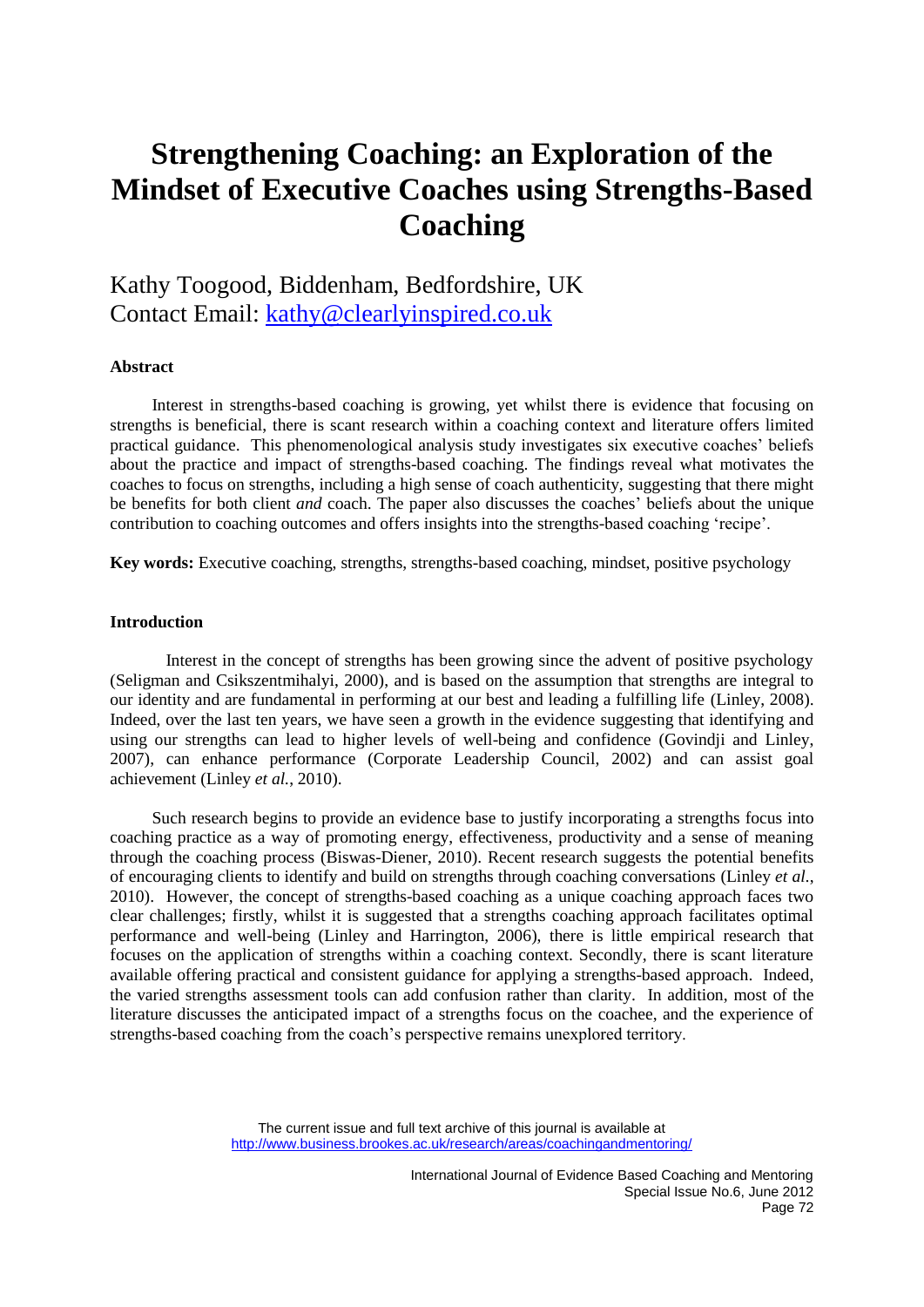The purpose of this research is to add to the understanding of strengths-based coaching and the unique difference it might make to coaching practice by learning from some 'experts' and exploring the beliefs and assumptions that motivate them to take a strengths-based approach.

The study aims to:

- Provide more clarity about what strengths-based coaching means as it is perceived and understood by executive coaches using the approach.
- Elicit and describe executive coaches' beliefs and assumptions about the unique difference a strengths-based approach makes to a coaching conversation.
- Identify what executive coaches perceive to be the factors that lead them to decide to take a strengths-based approach, or not.

## **Methodology**

My research objectives, paradigm and philosophy led me to select an inductive approach [\(Saunders et al., 2009\)](#page-15-1); collecting data and developing an explanation as a result of my analysis with a close understanding of the subject and also being part of the process. The nature of my research question also suggested an inductive approach that would be particularly focused on the interpretation of meaning, and led to the selection of Interpretative Phenomenological Analysis (IPA) [\(Smith et al.,](#page-15-2)  [2010\)](#page-15-2). The phenomenological and interpretative aspects of IPA link to its tendency to explore perceptions and views of participants, which resonated both with my research objectives as well as my ontological perspective.

This study is based on six participants, three men and three women. All are self-employed executive coaches who have been practising coaching for a number of years and use a range of strengths identification tools. IPA studies usually benefit from a focus on a small number of cases, so from this sample I hoped to gather enough data to be able to identify meaningful points of similarity and difference between participants.

In-depth interviews offer one of the best ways of accessing the 'rich, detailed first-person account of experience' [\(Smith et al., 2010 p.56\)](#page-15-2) that IPA requires. A semi-structured interview provided a 'virtual map for the interview' [\(Smith et al., 2010 p. 59\)](#page-15-2), encouraging respondents to talk at length and access their beliefs, assumptions and motivations. Reflexivity during data collection was critical; after each interview I spent time reflecting on three levels; content, process and improvements, noting my thoughts in a journal for later reference.

In IPA there is no single method for analysing data, but there are processes and principles to follow [\(Reid et al., 2005;](#page-14-4) [Smith et al., 2010\)](#page-15-2). I used these principles to design an analysis process, which was based on the methods described by Smith et al [\(2010\)](#page-15-2). Smith's invitation to be innovative in my approach appealed to my own strength in creativity, yet I also found recommended steps and guidelines for the novice IPA researcher useful. I recorded and transcribed each interview and then analysed the transcripts idiographically before identifying common themes across all participants.

## **Research Findings**

The analysis and interpretation of the transcripts provided an insight into the beliefs, motivations and ways of thinking of six coaches who adopt a strengths-based approach. It reveals

The current issue and full text archive of this journal is available at http://www.business.brookes.ac.uk/research/areas/coachingandmentoring/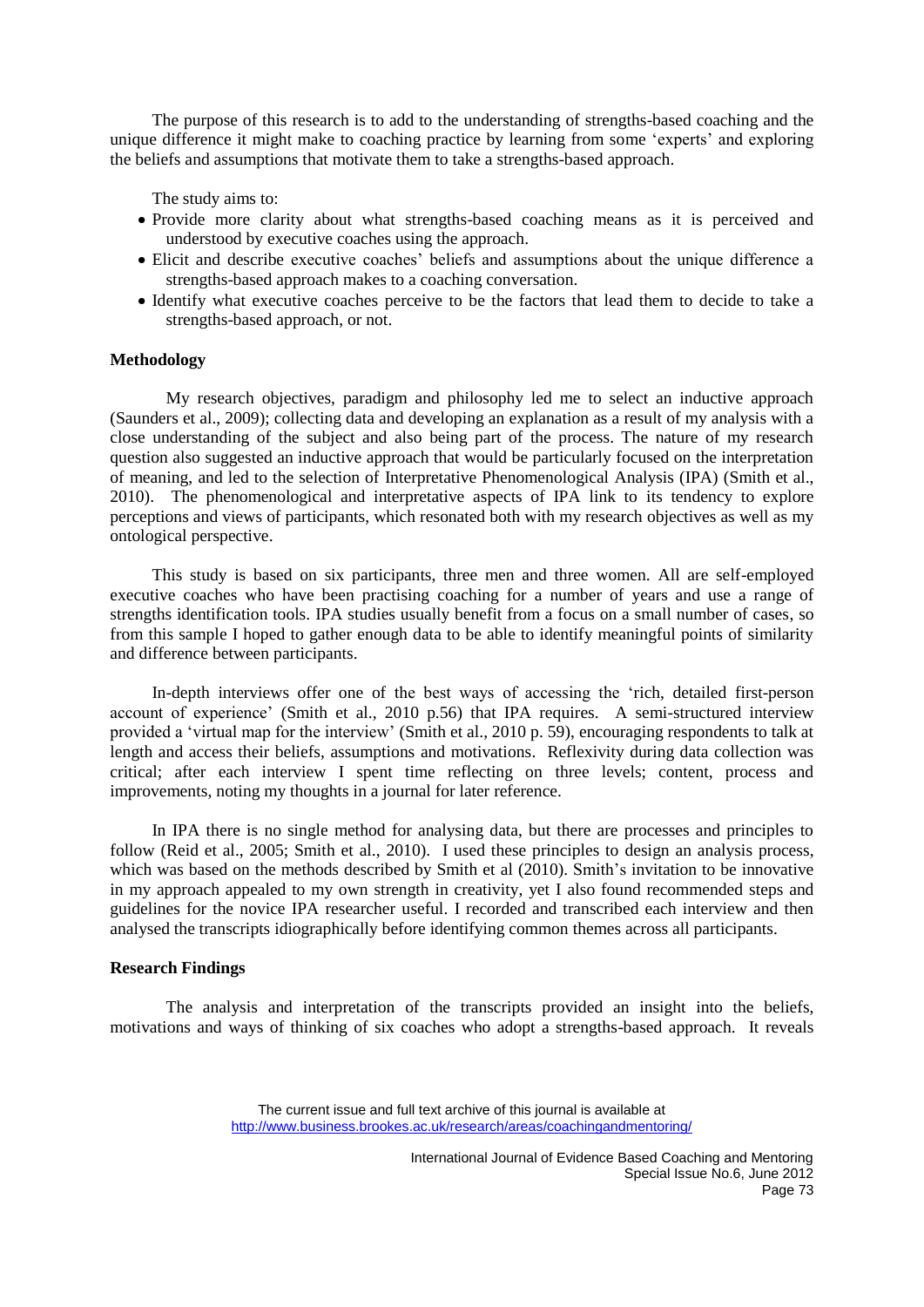findings about the mindset that predisposes the coaches to take a strengths-based approach and what they believe they do that is strengths-based.

The research findings reveal that the motivating factors behind the participants' choice to focus on strengths in their coaching fall into two clear themes; firstly, the personal benefits and sense of authenticity that the coaches themselves believe they derive from taking a strengths approach, and secondly, their beliefs about the many benefits their clients enjoy. Two respondents described strengths coaching as "part of the recipe", and insights into this coaching "recipe" from the coaches' perspectives are outlined in this paper.

The framework in Table 1 summarises the three super-ordinate themes and main findings that will be discussed: Authenticity and alignment, 'It's part of the recipe', Perceived benefits and outcomes:

| 1. Authenticity and Alignment 2. It's part of the Recipe                                                                                                                               |                                                                                                                                                                             | 3.<br><b>Perceived</b><br><b>Benefits</b><br>and<br><i><b>Outcomes</b></i>                                                                                                                                                                                                                                                                                                      |
|----------------------------------------------------------------------------------------------------------------------------------------------------------------------------------------|-----------------------------------------------------------------------------------------------------------------------------------------------------------------------------|---------------------------------------------------------------------------------------------------------------------------------------------------------------------------------------------------------------------------------------------------------------------------------------------------------------------------------------------------------------------------------|
| <b>Philosophy and purpose</b><br><b>Identity</b><br>It makes intuitive sense<br><b>Strengths and values</b><br><b>Self actualising effect</b><br>Symbiotic effect<br>Coach fulfillment | Focus on the positive?<br>Always part of the mix<br>Strengths tools and<br><i>mixing methods</i><br>Using myself as a tool<br>$\bullet$<br><b>Importance of flexibility</b> | Conscious awareness<br>$\mathbf{I}$ .<br><i>leads to faster growth</i><br>Goal achievement is<br>2.<br>easier and more fun<br><b>Better and faster results</b><br>3.<br>It's more energising<br>4.<br><b>Broadens perspective and</b><br>5.<br>options<br><b>Builds confidence, self-</b><br>6.<br>belief and identity<br><b>Leads to satisfaction and</b><br>7.<br>fulfillment |
|                                                                                                                                                                                        |                                                                                                                                                                             |                                                                                                                                                                                                                                                                                                                                                                                 |

# *Table 1 – Summary of Main Findings*

# *1. Authenticity and Alignment*

A super-ordinate theme arising from the research interviews was the coaches' sense of compatibility and alignment with a strengths-based approach, leading to a sense of authenticity. The six sub-themes are summarised below.

# *Alignment with philosophy and purpose*

Participants described how they believe a strengths focus aligns with their philosophical outlook or to their purpose in life, which seems to engender a feeling of authenticity in their coaching that benefits both them and their clients. Some coaches revealed how their philosophies of life are connected to their coaching philosophies, seeing a strengths approach as fundamental to both:

*It's part of my philosophy and mindset as I approach coaching, that the coachee is somebody who has a lot of strengths and therefore... I'm aware that for this person to flourish and grow in their life will be a question of things like an alignment between their life and their* 

> The current issue and full text archive of this journal is available at http://www.business.brookes.ac.uk/research/areas/coachingandmentoring/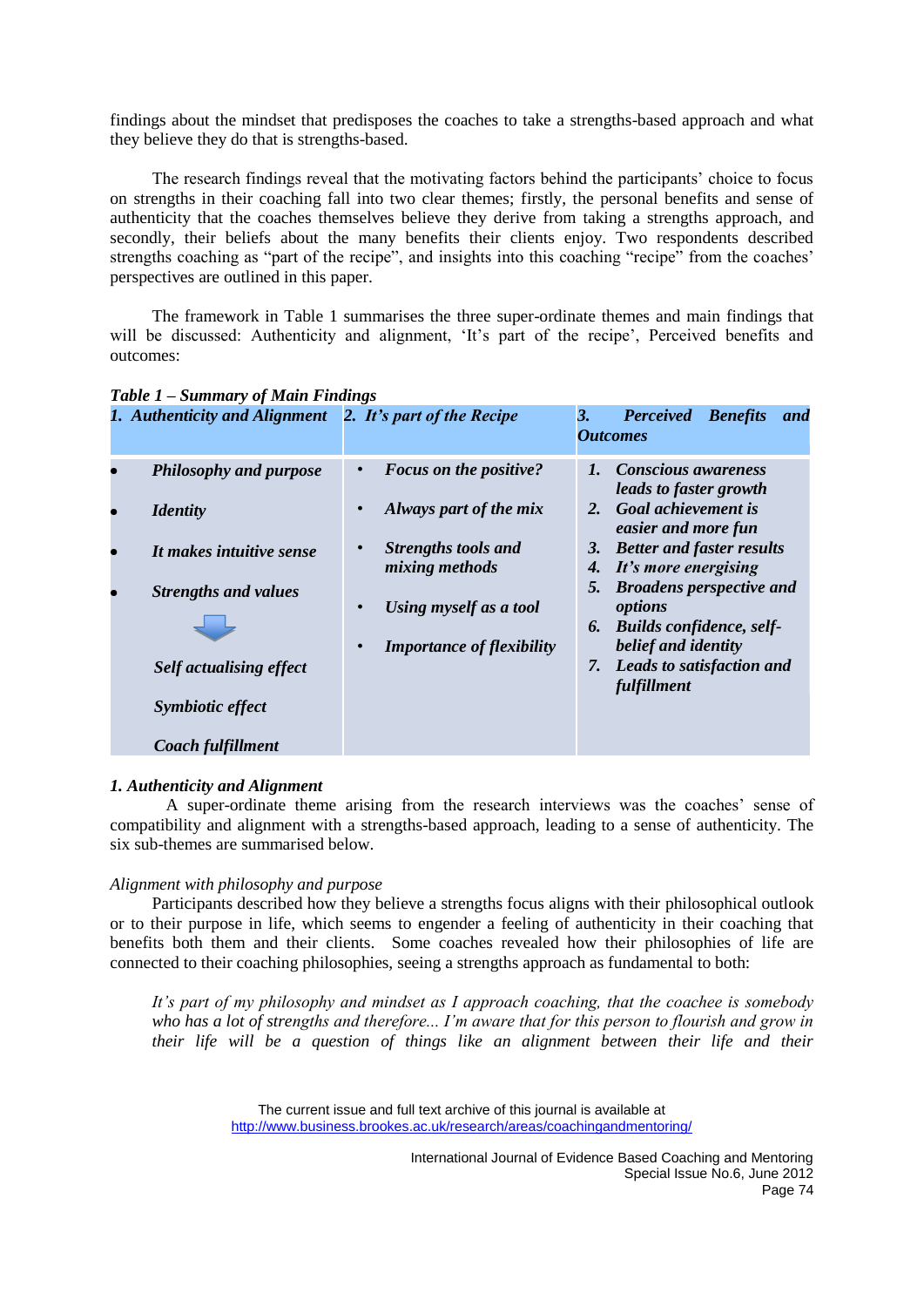*strengths…and that is throughout and behind everything that I would do with somebody in coaching. (Stephen)*

These findings reflect existing literature exploring the importance of genuineness, congruence and authenticity in the coach in order to create a comfortable coaching environment [\(Rogers, 1961;](#page-14-5) [Stober, 2006\)](#page-15-3).

#### *Alignment with identity*

The analysis also revealed that many participants believe that a strengths approach is aligned with their identity and allows them to be more of the person they are. For example, having articulated how her strengths coaching connects to her life purpose, Debbie was passionate about the need to be congruent with the person she is. She said: '*For me to be congruent, for who and how I am, it has to be part of my approach because otherwise I wouldn't be being true to who I am.'* Intuitively she had erred towards this approach because it felt authentic to her, before it was labelled as "strengthsfocused".

The strengths literature reminds us that 'Authenticity is a very powerful feeling because it comes from an alignment between who we are, what we believe and what we are doing' [\(Linley, 2008,](#page-14-0) p.44). This research indicates that the participants are not just benefiting from an enhanced level of authenticity by taking a strengths-based approach, but that there is also a self-actualising effect [\(Maslow, 1962;](#page-14-6) [Rogers, 1961\)](#page-14-5) .

#### *'It makes intuitive sense'*

All participants talked about how the strengths-based approach made immediate sense to them, resonating with what they intuitively believed or aligning with existing knowledge. For example, Stephen saw strengths approaches as '*fitting with things I was already enjoying and being comfortable with.'* At a more esoteric level, he described the best thing about strengths-based coaching being its apparent alignment with the way the 'universe' works and described coaching with strengths as being common sense:

*The best thing about it is it's getting in sync with the universe. You think of Darwin… survival of the fittest, natural selection … the universe grows by building strengths… and to me it's getting in sync with the universe that actually it's kind of going with the flow of nature. And actually to align yourself in work and life generally like that… its common sense and therefore is likely to work ... (Stephen*)

Articulating his motivation to select a strengths approach, one coach described his natural inclination to focus on what he and others were good at. Another explained how he was drawn to the strengths approach because of its emphasis on energy and what makes people good at what they do, linking to his existing interest in the whole person holistic approach. All the coaches believed that strengths-based coaching makes intuitive sense, and this appeared to be one of the factors affecting their decision to use a strengths approach. Whilst there is a place for using intuition in coaching [\(Whitworth](#page-15-4) *et al.*, 1998), it can be argued that doing what feels intuitively right needs to substantiated with a stronger evidence-base. [\(Stober and Grant, 2006\)](#page-15-5)

#### *Alignment with strengths & values, leading to a self-actualising effect*

All the participants were aware of their personal strengths and were conscious of how they have the opportunity to play to these strengths in their coaching. Biswas-Diener and Dean [\(2007, p.135\)](#page-13-2)

> The current issue and full text archive of this journal is available at http://www.business.brookes.ac.uk/research/areas/coachingandmentoring/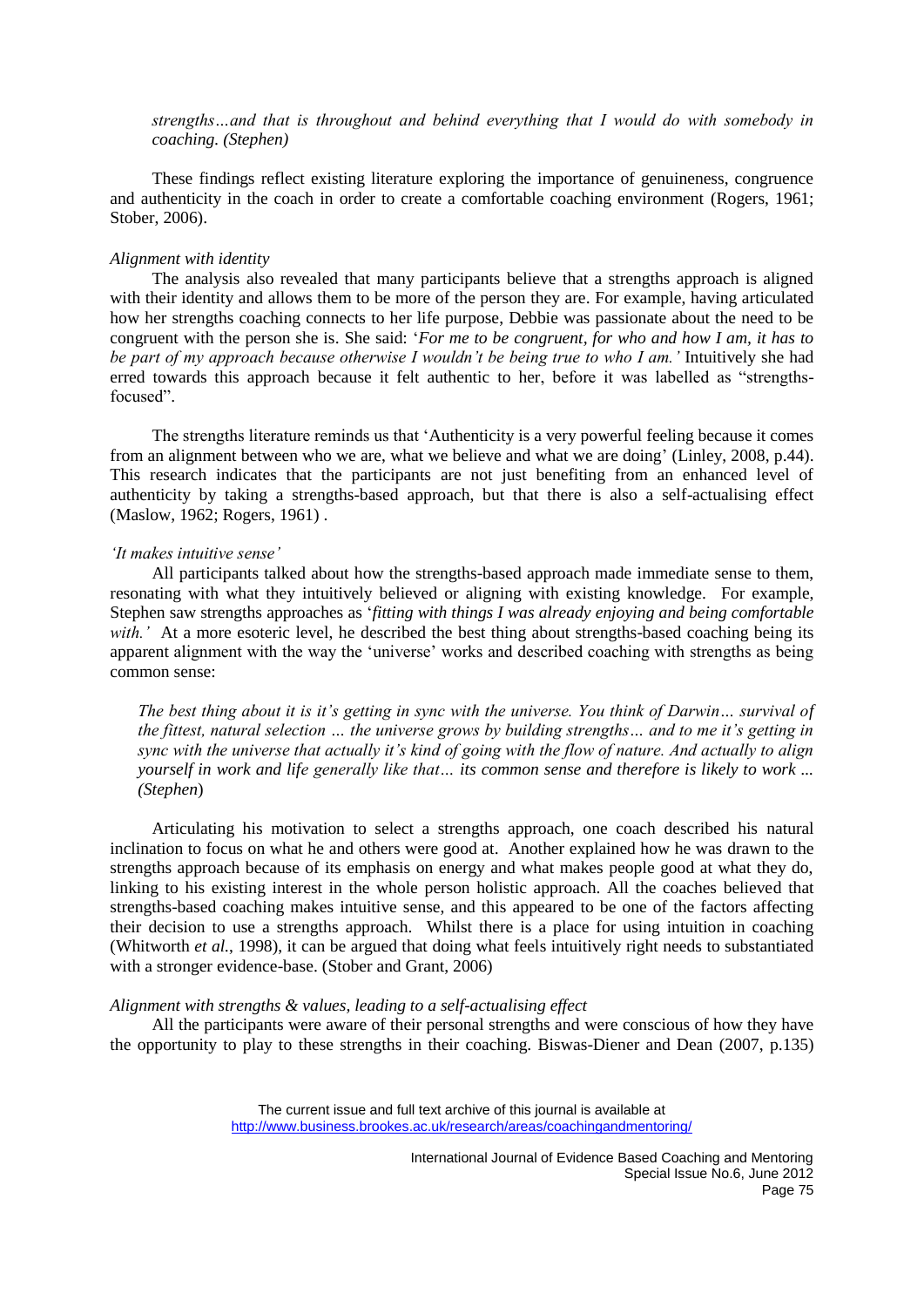suggest that 'one of the greatest potential areas of personal growth and professional development for coaches is in identifying and accessing their own personal character resources.'

A significant finding that the analysis yielded was that many of the coaches revealed their experience of a self-actualising effect [\(Rogers, 1961\)](#page-14-5) that they believe results from the opportunity to be more of who they are by playing to their strengths in the coaching relationship:

*There is something for me about my values and therefore strengths… the top ones are about learning, growth, variety, positivity… those are what I love to do and … are really enjoyable to me. Those things in themselves lead you towards strengths. So there's the kind of this is*  what I love to do, leads me towards strengths, working with strengths gives me back more of *that stuff and there is a kind of growth spiral that comes from it. (Stephen)*

Seligman [\(2002, p.9\)](#page-15-6) asserts that 'when well-being comes from engaging our strengths and virtues, our lives are imbued with authenticity'. Similarly, Linley [\(2008\)](#page-14-0) states that using one's strengths is important for authenticity, health, well-being and goal-attainment and that when we know our strengths and use them, our journey toward self-actualisation is accelerated. The research findings presented here support this, in that the participants involved in this study derived a sense of authenticity from knowingly applying their strengths to their strengths-based coaching practice. However, we do not know from this research whether a higher level of awareness and utilisation of ones strengths is more prevalent in coaches practising strengths-based coaching. Interestingly, little can be found in coaching texts to encourage coaches to consider their strengths as part of their own personal development; O'Neill (2000) offers the principle that bringing your own signature presence to coaching is the major tool of intervention and Biswas-Diener [\(2010\)](#page-13-1) has recently suggested this practice.

#### *Symbiotic effect – A mutual benefit*

A recurring theme emerged of a symbiotic effect resulting from the coach and coachee together focusing on playing to their strengths. To date, strengths literature does not appear to have discussed this mutually beneficial dynamic. This synergetic effect appeared to have a significant impact upon the coaches' satisfaction and continued motivation to take a strengths-based approach. I have already mentioned how coaches feel more authentic by applying their own strengths to an approach they feel aligned with, but the research revealed a further benefit; when the coaches consciously draw on their own strengths to help others to grow and become more of themselves, simultaneously, the coaches feel that they are also growing and becoming "more of who they are" - there is a mutual benefit or a symbiotic effect.

Some coaches were consciously aware of this symbiosis occurring. Stephen described it as a *'cyclical thing'*, whereby helping others to learn, grow and become more of who they are, he also grows and becomes more of himself. He linked this to the higher level of his life purpose. Simon acknowledged the mutual benefits of a strengths-focused conversation, saying '*…What they get and what we build together is a relationship based on recognising the best of each other'.*

These findings link to two of Linley's [\(2008\)](#page-14-0) pillars of responsibility: firstly, the responsibility to use and develop our own strengths, and secondly, the responsibility to create the conditions to enable the strengths of others. The findings from this research demonstrate a powerful symbiotic and self-actualising effect that is occurring by linking these two pillars together in a strengths-based coaching conversation, stemming from coaches consciously applying their own strengths to help

The current issue and full text archive of this journal is available at http://www.business.brookes.ac.uk/research/areas/coachingandmentoring/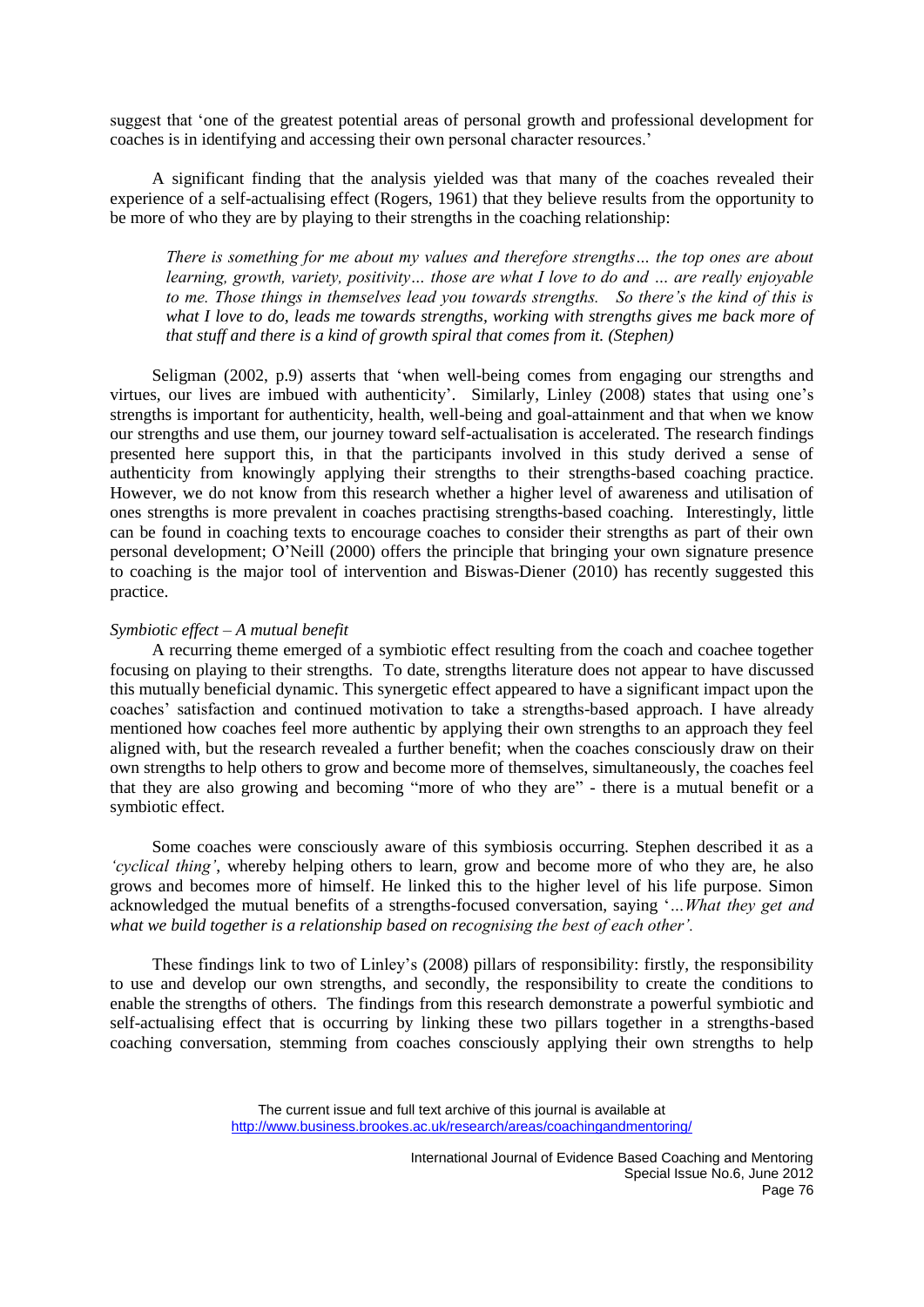others realise *theirs.* This cyclical and mutually beneficial effect has not been explored in coaching literature to date.

## *Coach Fulfilment*

With happiness said to be the bottom line of positive psychology (Seligman and [Csikszentmihalyi, 2000\)](#page-15-0), it was interesting to find that all the participants described the satisfaction they derive from their strengths-based coaching practice. Reflecting the symbiotic effect and fulfilment gained from the mutually beneficial interaction, Helen said that the best thing about taking a strengths-based approach is that *'it makes me and the client feel good about ourselves.'* Debbie specified the *'real fulfilment'* that she gains from enabling others to achieve what they want and Simon expressed how by doing what he loves and is good at (coaching that includes a strengths focus) this has enabled him to achieve his personal mission of enjoying a happy, fulfilling and meaningful life:

*So I've ended up making a living from something that I really love doing and I'm passionate about . . . so I've ended up with a kind of 'happy life'. (laughs) (Simon)*

The feeling of fulfilment gained through strengths-based coaching practice was shared by Louise, who, when asked to share the best thing about taking a strengths-based approach, said: *'Sometimes I feel so un-client-centred, it's almost embarrassing, but my answer to that is "because I'm happier".'* This does begin to raise an ethical question regarding for whose benefit a coach might adopt a strengths-based approach. However, Passmore and Fillery-Travis [\(2011\)](#page-14-7) suggest that a worthy theme for research is the impact coaching has on the coach themselves, including job satisfaction. My findings provide some evidence to suggest that at least within strengths-based coaching, where coaches are consciously applying their strengths to the process, their levels of fulfilment do appear to be affected positively.

# *'It's Part of the Recipe'*

This section presents research findings about what the participants believe they do in their coaching that is strengths-based. It explores an element of mindset that relates to their 'internal decision tree' [\(Kauffman, 2006, p.220\)](#page-14-8) when applying the approach. All participants use at least one strengths identification tool, but there was a unanimous belief amongst the participants that the tool alone is not enough and I summarise here their "recipes" for strengths-based coaching. Biswas-Diener suggests that strengths coaching 'looks like other forms of coaching in a great many ways' [\(2010, p.145\)](#page-13-1), but that it has unique features because the practices are rooted in the science of positive psychology. In presenting the dominant themes from the 'recipes', it is hoped that this will offer some insight into what these unique features might be.

## *Focus on the Positive?*

It was no surprise that participants are mindful about intentionally focusing on the strengths as opposed to weaknesses of their clients and deliberately move away from focusing on "the problem", described by Helen as *'the more traditional approach.'* The coaches described a variety of reasons for avoiding focusing on weaknesses, including the de-motivating effect and negative impact on performance, the de-energising impact on both coach and client and the belief that that such a focus '*would be pushing water uphill.'* However, the participants were all mindful to not ignore negative aspects and what might impede progress, but not to focus on problems or weaknesses at the expense of helping people identify their positive resources. Referring to the physiological impact of positive and negative emotion [\(Fredrickson, 2001\)](#page-14-9), Simon used this metaphor: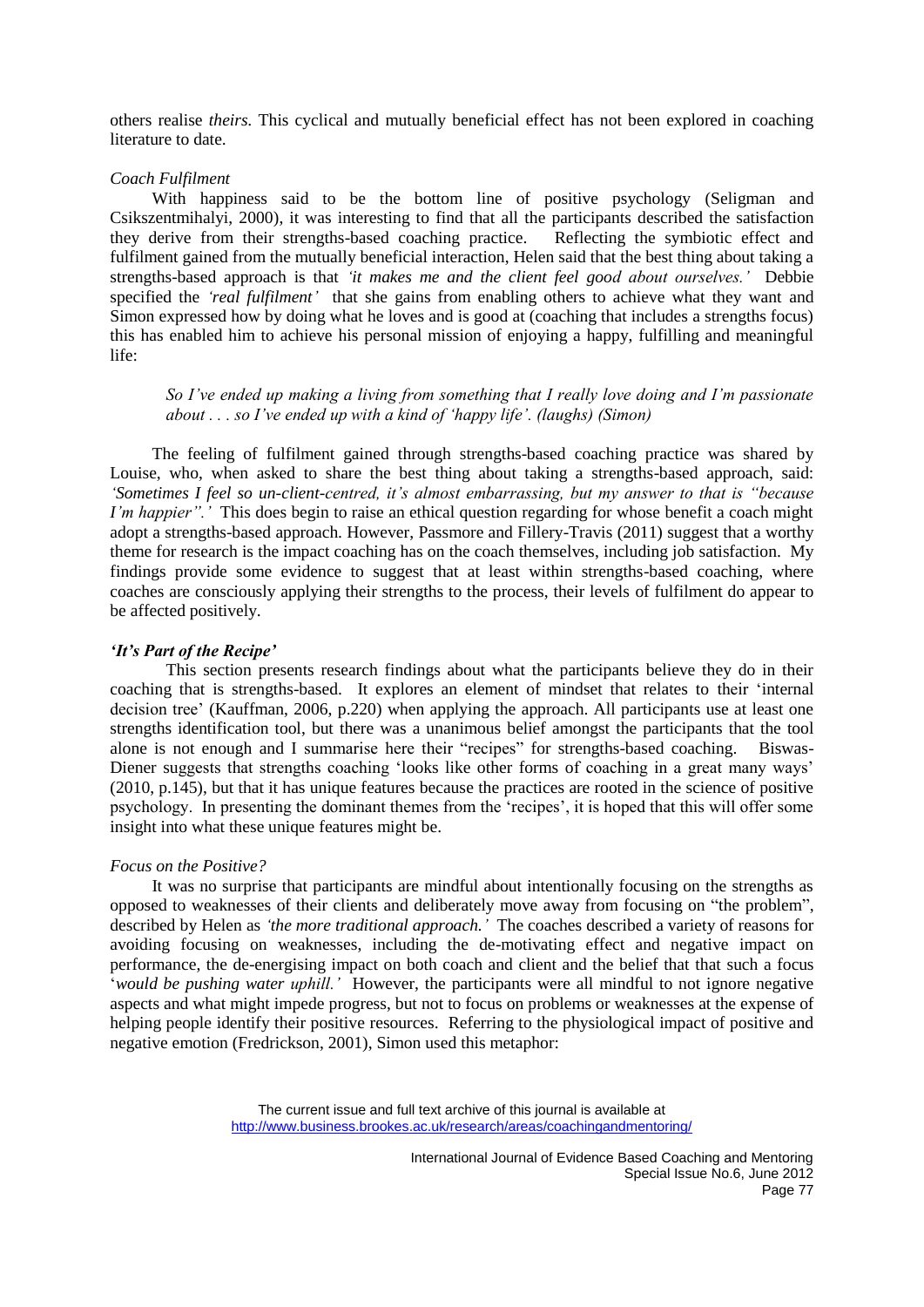*If you have choice between thinking positive and thinking negatively then that's going to create a different cocktail. It's going to actually make you feel different and it's going to… lead you into different sets of behaviour. So … make yourself a cocktail that is useful for yourself, rather than one that's going to give you a hangover.* 

All participants believe it important to get the strengths/weaknesses balance right, including addressing people's inherent negativity bias [\(Rozin and Royzman, 2001\)](#page-15-7). Several participants also suggested that there might be times when it would be inappropriate to have a strengths-based conversation at all, suggesting the importance of not using strengths '*in a Pollyanna-ish kind of way'.*  Most coaches were concerned to let people embrace strengths at their own pace, a view supported by Clifford [\(2011\)](#page-13-3).

Traditional coaching models such as GROW [\(Whitmore, 1996\)](#page-15-8) encourage coaches to explore what is not working. The participants believe that strengths coaching is about the main focus of attention being on what is working and what is energising, but not exclusively, and a right balance needs to be found. They all believe that coaches need to be sensitive to the client's needs and to client readiness to focus on strengths rather than weaknesses. This includes a need to be mindful of the potential negative impact of taking an overly positive approach. This analysis of their views would appear to support what the strengths literature suggests [\(Biswas-Diener, 2010;](#page-13-1) [Clifford, 2011;](#page-13-3) [Kauffman and Boniwell, 2010;](#page-14-10) [Kauffman and Linley, 2007;](#page-14-11) [Linley, 2008\)](#page-14-0).

#### *Always Part of the Mix*

Four of the coaches saw strengths-based coaching as such an integral part of the work that they do, or "part of the recipe", that it is always there to some degree, whether it is explicit or not. Moreover, because of their philosophy or the way they see people, they struggled to think when they would not take a strengths-based approach.The data suggests that when the coaches link the strengths approach to a way of relating to people that is based on acknowledging and focusing on their strengths, then a strengths-based approach is nearly always present. This is the case whether or not a strengths identification tool is being used or whether or not there is an explicit conversation around strengths, and leads us to consider whether strengths-based coaching should be viewed more as a philosophy, rather than being primarily intervention-led.

Much of the existing strengths literature focuses on tools as interventions, and it appears that more could be offered to support coaches in understanding how they can adopt a strengths approach that is less intervention-led and more of an overall approach, or "part of the mix." However, this needs to always take account of the needs and readiness of the client. Biswas-Diener *et al* [\(2011\)](#page-13-4) highlight this gap and suggest a "strengths development" approach rather than intervention-led "identify and use" approach to strengths, but they also argue that a strengths approach might be sometimes inappropriate and they call for formal guidelines and standards for strengths-based practice.

## *Strengths tools and mixing methods*

Although all the participants used one or more strengths identification tool, they all felt that the tool on its own was not enough to have in their strengths-coaching toolkit, and less structured approaches are often used to raise clients' awareness of their strengths. Furthermore, all participants provided examples of how they combine a strengths-based tool or approach with other coaching methods.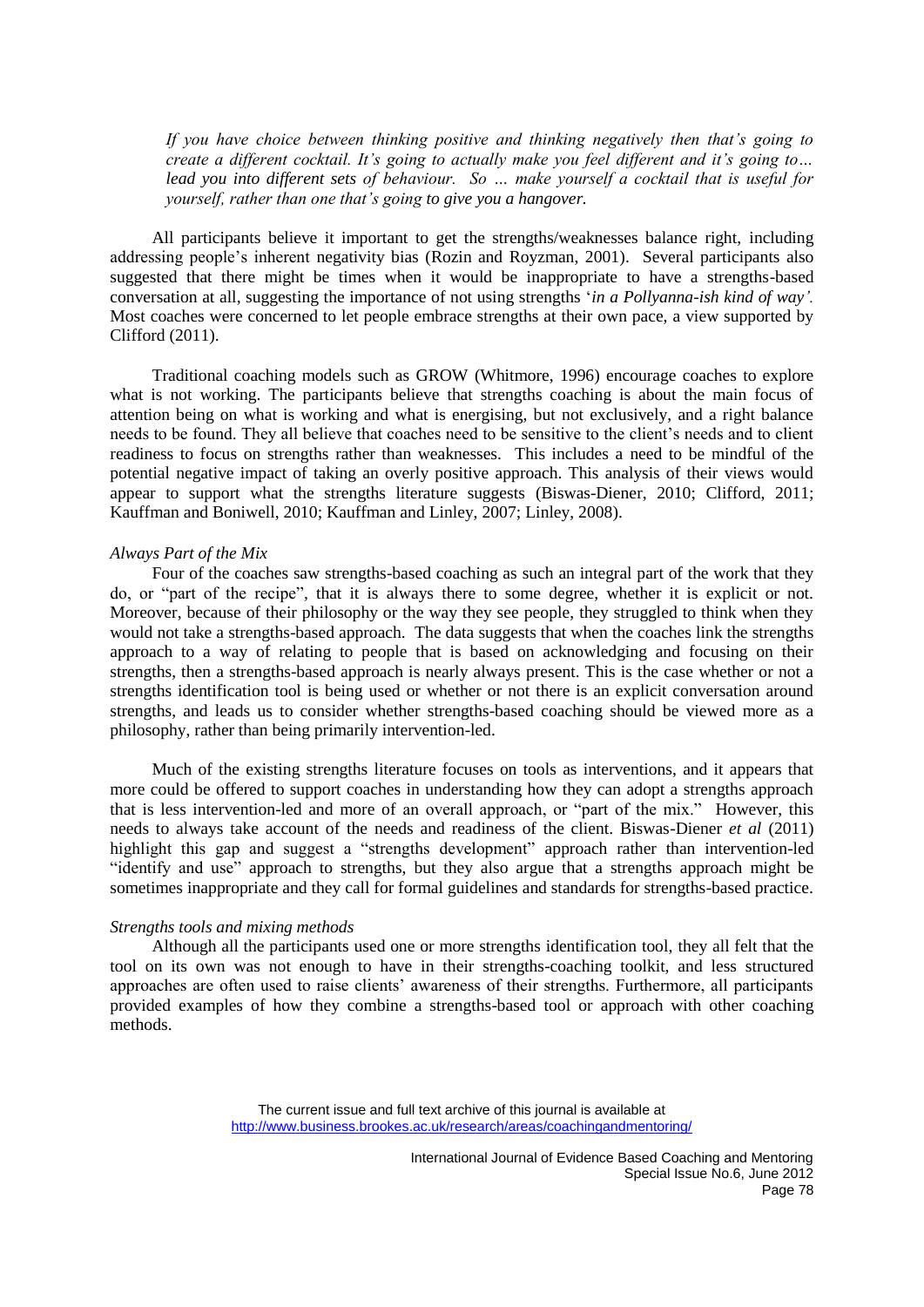Common to all coaches was the view that the strengths approach fits well with other tools, and indeed for those coaches who are clear that a strengths focus is behind everything they do, they *'will always be doing strengths-focused work one way or another.' (Stephen)* Models considered by the participants as good partners to a strengths-based approach included: the Solution-focused model, [\(Berg, 2005\)](#page-13-5); Myers Briggs, [\(Briggs Myers, 2000\)](#page-13-6); The Logical Levels of Change [\(Dilts and](#page-13-7)  [DeLozier, 2000\)](#page-13-7); Hogan [\(Hogan and Hogan, 2001\)](#page-14-12); Time to Think [\(Kline, 1999\)](#page-14-13); and Appreciative Inquiry [\(Cooperrider and Srivastva, 1987\)](#page-13-8).

Strengths-based coaching is described as 'the newest wave of coaching' [\(Kauffman and Scoular,](#page-14-14)  [2004, p.55\)](#page-14-14) and is still developing. These findings provide some insight into how coaches deliver their own form of strengths-based coaching, but there is some variation and inconsistency. This points to a need for a clear picture of strengths-based coaching that brings together the wide array of possible approaches, including how it fits with other coaching methodologies. Table 2 depicts the varying approaches or "recipes" adopted by the participants in this study.





# *Using myself as a tool*

The research findings suggest that the coaches see themselves as an instrumental part of the strengths coaching recipe, which manifests itself in a variety of ways, including:

- Always looking for strengths in the coachee.
- Seeing clients as having strengths to achieve what they want, contributing to a good relationship and making rapport building easy*.* This mindset also affects the clients' own selfbelief and their sense of control.

• Applying their own strengths to the coaching process in order to strengthen the coaching process by doing so.

• Being a role model in the way that they apply their own strengths

The current issue and full text archive of this journal is available at http://www.business.brookes.ac.uk/research/areas/coachingandmentoring/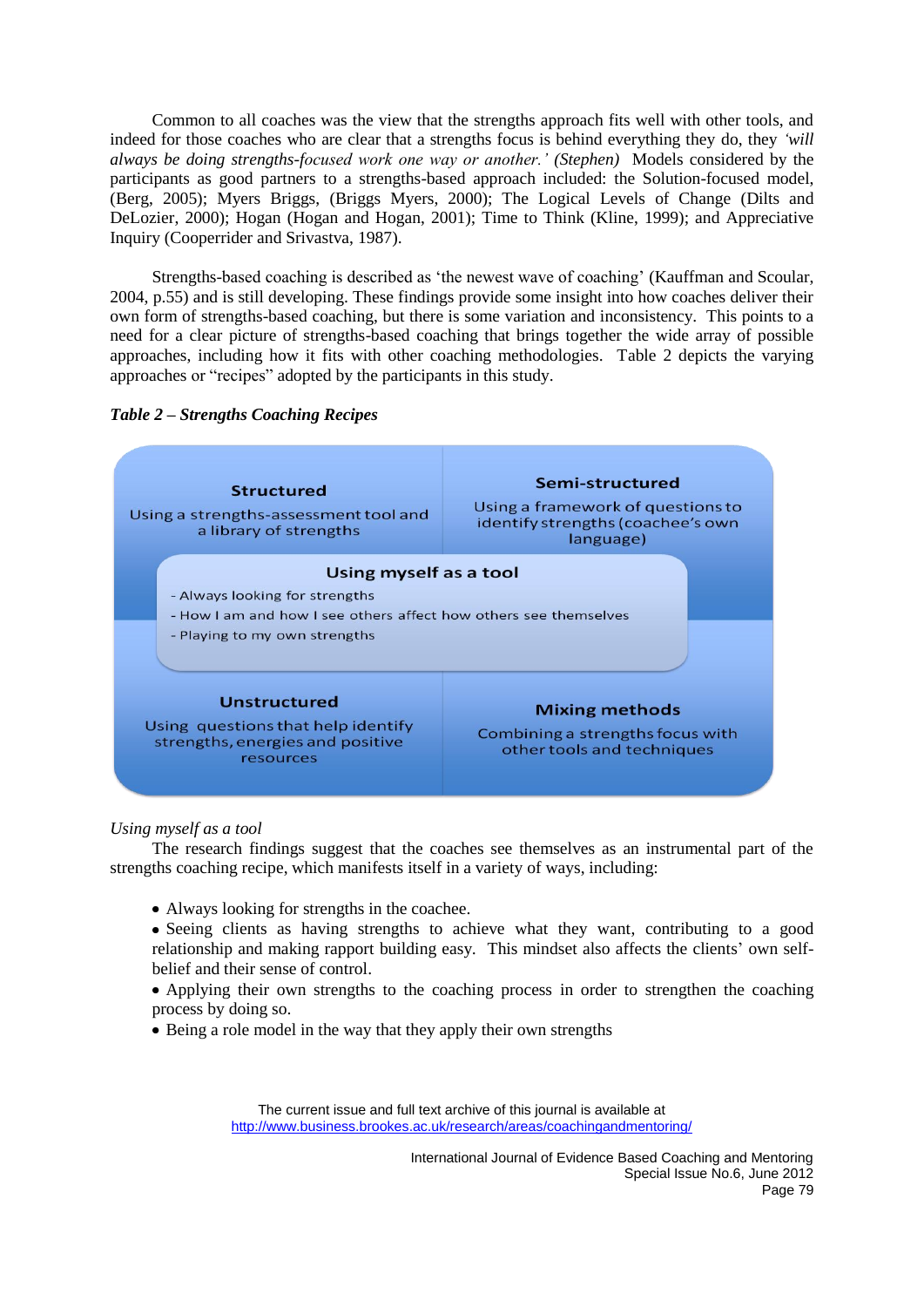The data further suggests that the coaches' way of being with their clients is part of what adopting a strengths focus involves. Again, we might ask the degree to which the participants' accounts might differ to what coaches not adopting a strengths-based approach would say. As an example, Simon shared that he sees himself as *'some kind of conduit to help people make meaning and learning from the information they're getting and the experiences that they're having.'* Although the data he provided suggested that he sees a strengths-based approach as a critical part of that, this is an example of a belief that may not be unique to strengths-based coaches.

## *The Importance of Flexibility*

All participants are aware of the need to be flexible in applying a strengths approach, being mindful of maintaining the relationship and responding to the needs of the clients. The participants suggested maintaining flexibility in several ways, revealing beliefs about the need to tread carefully and maintain a client focus.

Several coaches also pointed out the need to be aware of the big picture. There may be reasons that make embracing a strengths approach difficult, or there may be other things that need to be tackled first, such as *'deep-seated beliefs'* (Paul), or building confidence. The coaches felt strongly that it is important not to impose a strengths approach on people and expect them to be ready to respond to it. Two coaches stressed the need to build rapport before positioning it. All the coaches believe it important to pay attention to client readiness, the advice being to tread carefully and *'go at other people's pace'* (Paul). Finally, using the right language was considered by several coaches to be critical, yet many dictionaries of strengths can sometimes lead to confusion. Debbie pointed out: *'For some people you need to translate it into a language that works for them.'* The participants' views parallel those of Biswas-Diener *et al* [\(2010\)](#page-13-1) and Clifford [\(2011\)](#page-13-3), that it is important to be sensitive to the appropriateness of introducing a strengths focus, be it with or without a formal strengths identification tool.

#### *Perceived Benefits and Outcomes: 7 Key Beliefs*

This section presents some of the main findings about why participants choose to adopt a strengths-based approach over other coaching approaches, exploring the aspect of their mindset relating to what they believe about its unique impact on their clients.

All participants shared the assumption that conscious awareness and application of strengths leads to faster growth, referring to the importance of "raising awareness" and then "connecting" to strengths.This reflect Linley's [\(2008\)](#page-14-0) assertion that "realising strengths" has a powerful double meaning; it is about knowing *and* growing our strengths. Indeed, Buckingham [\(2007\)](#page-13-9) advises "Go Put Your Strengths to Work" in order to achieve outstanding performance. The belief that the clients' journey starts with becoming aware of their strengths, this appeared to be driving the participants' behaviour of noticing and raising their coachees' awareness of their strengths.

Building on the first belief, three participants shared the belief that *'the achievement of goals is easier and more fun' (Stephen)* if clients draw on their strengths. For example, Louise described it as *'the easiest path imaginable.'* Whilst this belief might merely be a projection of their own enjoyment they derive from using strengths, the participants' experiences parallel a recent study exploring the impact of using signature strengths in pursuit of goal achievement (Linley *et al.*[, 2010\)](#page-14-2), which concluded that strengths use provides a key support in the achievement of goals. Linked to this, four participants held clear assumptions about the speed and quality of results, sharing a belief that *'you get results better and faster' (Louise)*. Stephen referred to previous evidence that people develop and

The current issue and full text archive of this journal is available at http://www.business.brookes.ac.uk/research/areas/coachingandmentoring/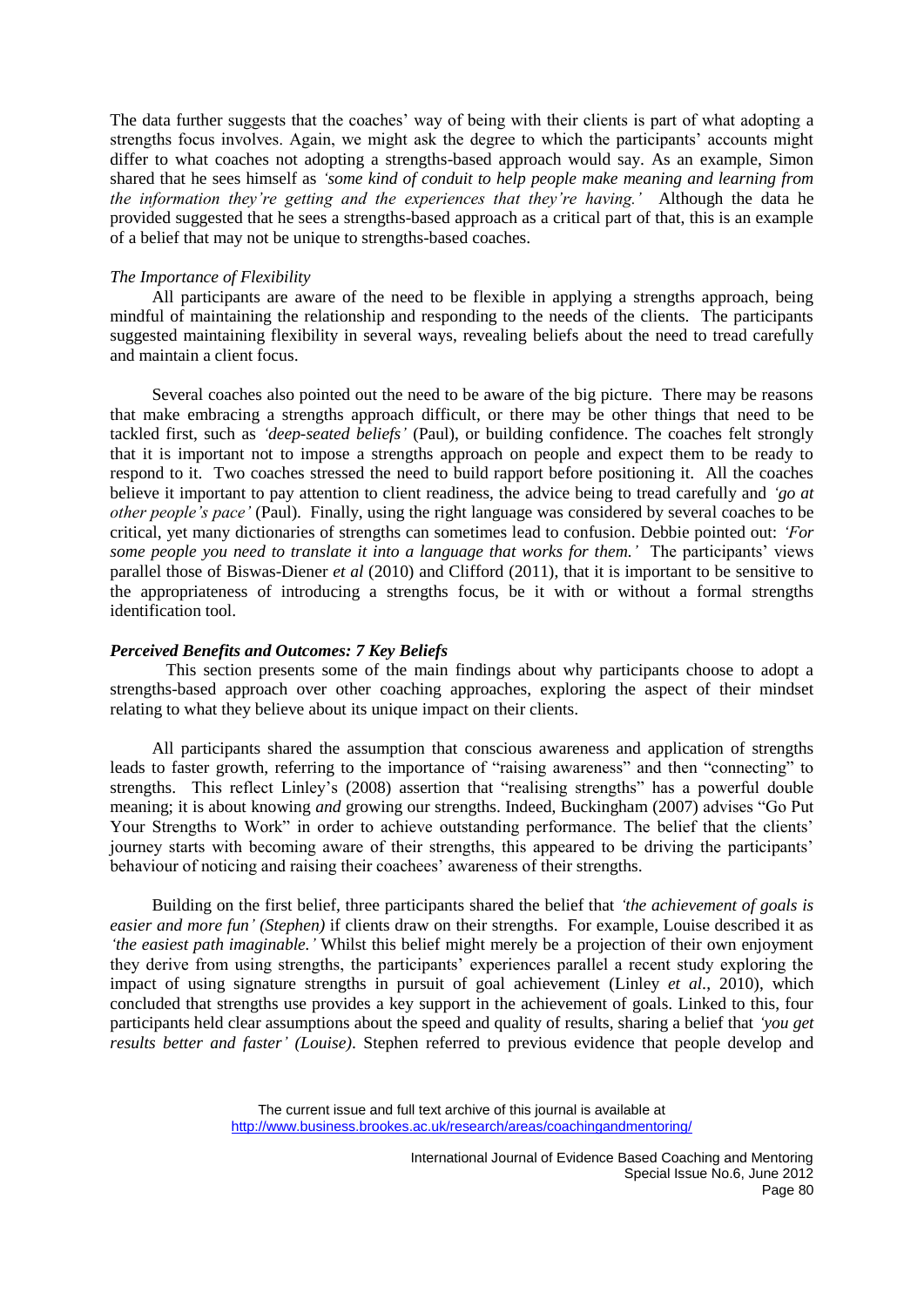improve their performance faster and also enjoy it more if they are focused on developing strengths [\(Corporate Leadership Council, 2002\)](#page-13-0). Debbie shared an example of a client whose promotion was accelerated as a result of her acknowledging her strengths. Her belief about the speed of a strengths approach is founded on years of experience: *'It's effective, for sure and that's through experience. So, I've seen it work over the last…probably 2500 hours' worth of coaching'*' *(Debbie).* Her view echoed Buckingham (2007, p.5): 'Why do so many people from so many different worlds see such power in the strengths- based perspective? … because it works better than any other perspective.' A similar belief emerged from all the coaches in this study, but the coaching profession now needs more empirical rather than anecdotal evidence to support this.

All the coaches referred to how *'it's more energising and therefore more effective' (Debbie)*  when people play to their strengths. One coach noticed that just by talking about strengths people begin to get energised, which he considers helpful for clients needing to be resilient, *'especially in times of change or difficult times.'* Another coach echoed this, sharing his assumption that: '*connecting with our strengths gives us some of the fuel to move forward, even when we're not quite sure what forward might look like.'* The amount of resourceful energy released is also seen as being an essential reason for the ease and speed of achieving results. Sometimes this energy shift is seen to increase the *'emotional buy-in'*, as suggested in Helen's example of how one client *'felt more powerful*  when she went out of the room.' Both the Strengthscope [\(The Strengths Partnership, 2010\)](#page-15-9) and Realise2 [\(CAPP\)](#page-13-10) tools are based on people identifying their strengths by what energises them. Govindji and Linley's [\(2007\)](#page-14-1) study found that people who used their strengths reported higher levels of vitality, which supports the participants' beliefs that this is also true in a coaching context.

A consistent theme arising from the analysis was the coaches' belief that *it broadens perspective and 'gives people more options.' (Paul)* and that a conversation about strengths helps people become more aware of what they can and can't control [\(Seligman, 2007\)](#page-15-10). The participants' experience also relates to Fredrickson's Broaden and Build theory, suggesting that 'when positive emotions are in ample supply people take off' [\(Fredrickson, 2001, p.224\)](#page-14-9). Getting people to discuss what they are good at and like doing is seen by many participants to be a very effective way of connecting people to their positive resources and seeing more choices. Recent research is beginning to explore the link between strengths and lower levels of stress, (Wood *et al.*[, 2011\)](#page-15-11) goal progress, need satisfaction, well-being and happiness [\(Linley](#page-14-2) *et al.*, 2010), albeit not in a coaching context. My findings might begin to suggest that using strengths in coaching gives people the greater sense of choice and control that might lead towards such outcomes.

The analysis also revealed beliefs that the coaches hold about the impact of strengths-based coaching on aspects concerning the self. Specifically, they believe that the approach builds confidence, self-belief and a stronger sense of identity. As one coach said:

# *I see it as a key part of the recipe of helping people become more of who they want to be. It's a kind of a confidence booster... It's like a Red Bull for confidence. (Simon)*

Simon linked growth in confidence to the building of positive emotions, believing that talking about strengths creates positive emotions that allow clients to feel more confident about where they are heading, reflecting Fredrickson's [\(2009\)](#page-14-15) work on the role of positive emotions. Helen gave examples of how she uses building techniques to "lift" people, which she saw as '*broader than strengths per se*'. Several participants shared how coachees develop a more rounded view of themselves and *'understand who they are'* (Paul). In literature related to development of the self

The current issue and full text archive of this journal is available at http://www.business.brookes.ac.uk/research/areas/coachingandmentoring/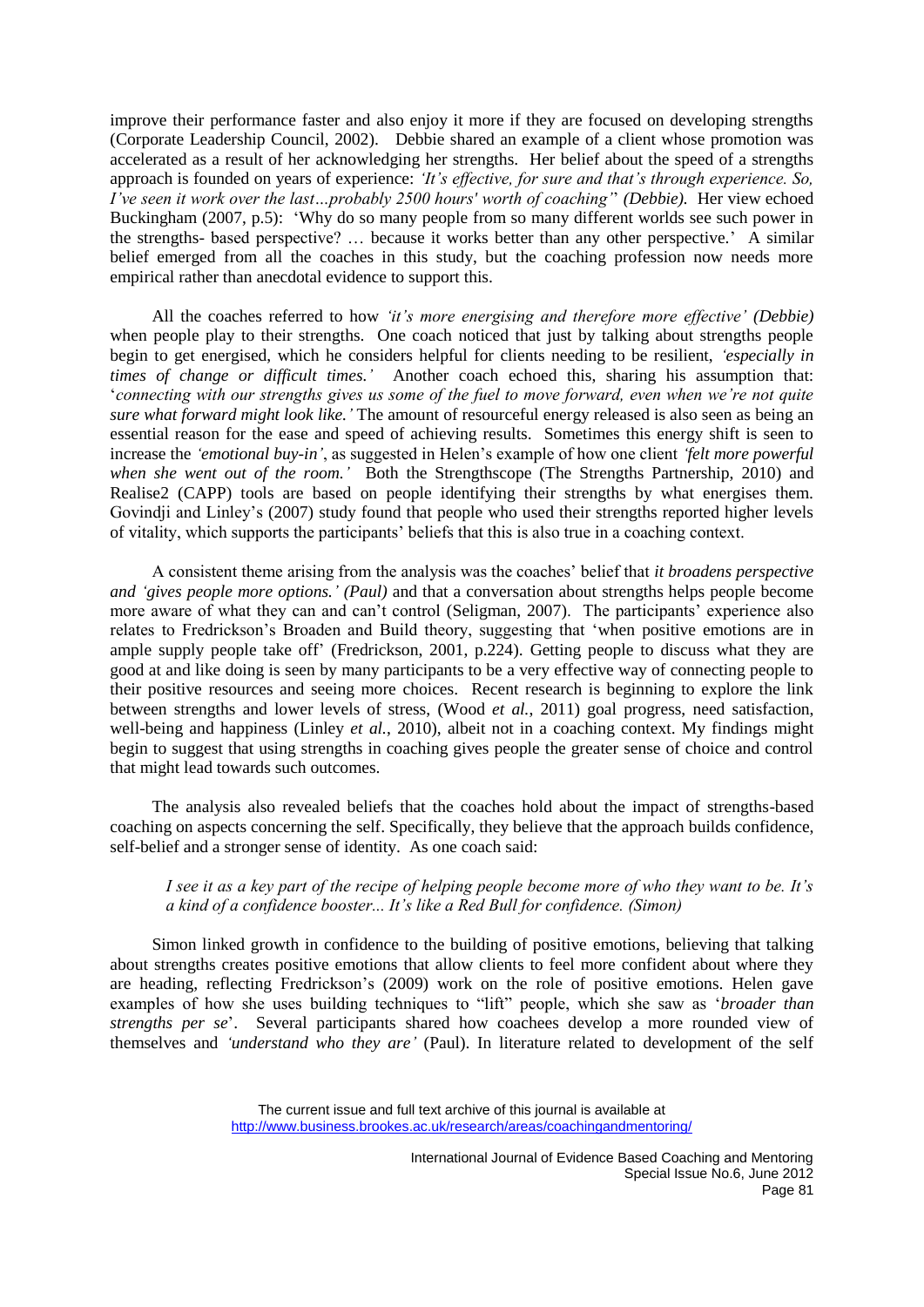[\(Kegan, 1982;](#page-14-16) [Stevens, 1996\)](#page-15-12) the concept of strengths-use remains unexplored, with the exception of Csikszentmihalyi's [\(2002\)](#page-13-11) work on Flow. Govindji and Linley's study found that people using their strengths reported higher levels of self confidence and self-esteem, and this study was replicated [\(Proctor](#page-14-17) *et al.*, 2009).

The analysis yielded data regarding happiness, often seen as 'the bottom line' of positive psychology (Seligman [et al., 2005, p.413\)](#page-15-13). Although all the participants believed that an emphasis on strengths in coaching leads to *a higher level of satisfaction and fulfilment* or satisfaction in the clients in some way, offering support to Linley *et al's* findings [\(2010\)](#page-14-2), there were fewer examples of this uncovered by the data analysis. That said, many of the coaches described how when helping people focus on what energises them and feels authentic, they notice that people feel better about themselves or have a higher level of satisfaction: '*It's true for the people I have coached as well as myself personally, that you feel more satisfied' (Paul).* In contrast to the amount of strengths research that focuses on well being [\(Govindji and Linley, 2007;](#page-14-1) [Linley](#page-14-2) *et al.,* 2010; [Seligman](#page-15-13) *et al.*, 2005) this study offered only some data to support that this might be true in a coaching context. I do not know if the absence of data is because the participants in this study have not observed such an effect. Another explanation might be that, due to the difficulty of observing client fulfilment, which is a subjective and internal experience, they have not gathered enough anecdotal evidence through their own practice to form a clear belief about this effect of strengths coaching.

## **Discussion and Some Implications for Coaching**

The findings from this research suggest a range of implications for coaching practice, eight of which are summarised below.

## *Sense of authenticity*

The analysis found that adopting a strengths-based approach led to a heightened sense of authenticity for the participants, brought about by a belief that it is aligned with their philosophy of coaching/life and also with their purpose in life. Overall, the participants felt an intuitive sense of congruence with the strengths-based approach and gained a sense of self-actualisation as a result of applying their own strengths when coaching.

Coaching texts often describe the process of a coaching methodology and rarely explore what predisposes and motivates a coach to decide to take a given approach. The findings suggest that coaches who might want to adopt a strengths focus could first consider their own coaching philosophy as well as the lens through which they view others, and check they are aligned with the strengths philosophy. Coaches from all disciplines might also benefit from exploring and consciously applying their strengths, thereby increasing their job satisfaction and personal growth.

# *Mutual opportunity for growth*

The analysis revealed that most participants were describing a symbiotic effect occurring whereby, when the coach uses their strengths to help clients discover *their* strengths and grow as a result, the coach also grows and becomes more of *they* are. The sense of mutual growth might not be unique to strengths-based coaching, but the findings suggest that both parties using their strengths might enhance this mutual learning. This is unexplored territory in the strengths field and is an opportunity for future research.

# *Enhanced coach fulfilment*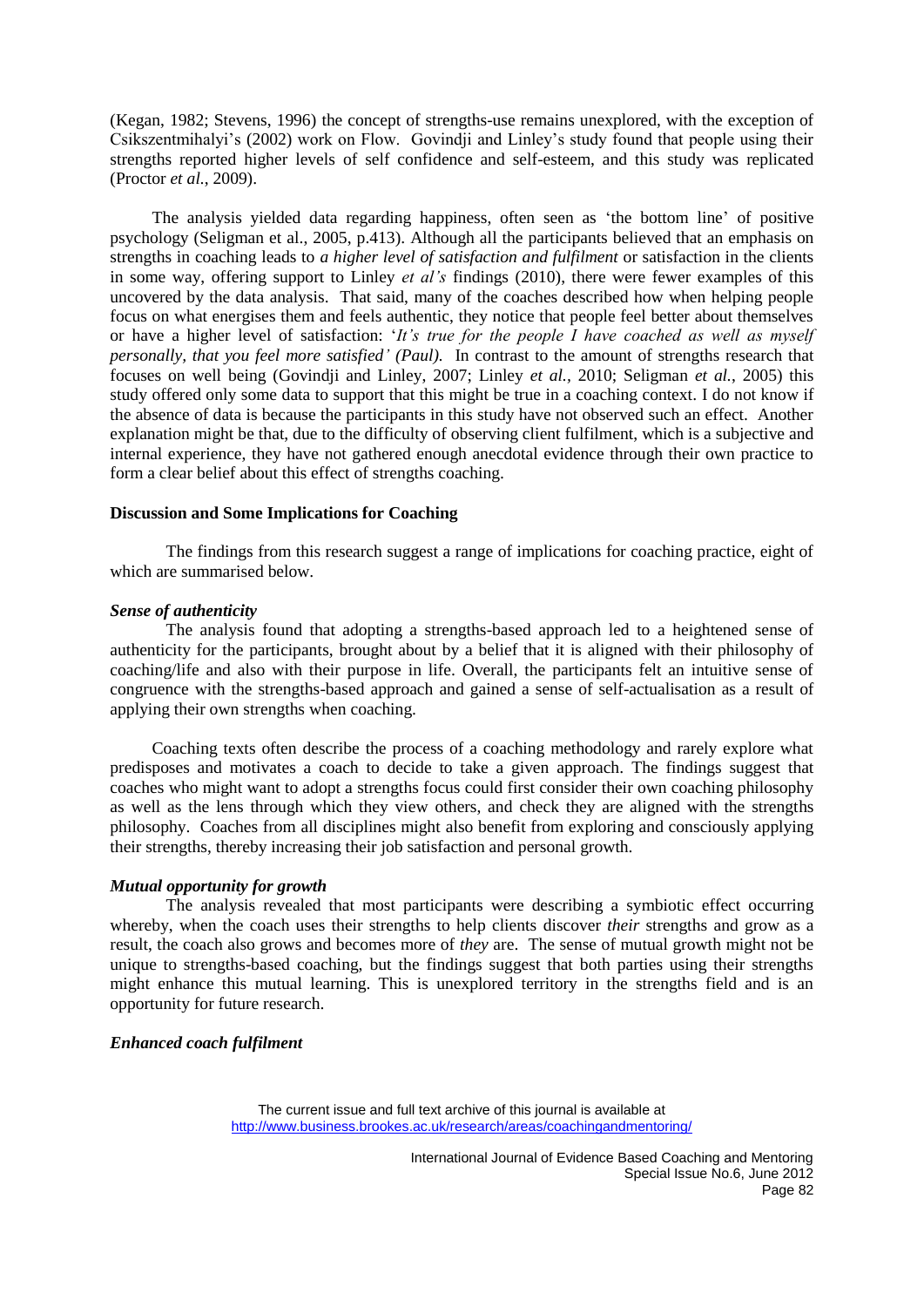The analysis revealed a high level of happiness and fulfilment amongst the coaches, which they believe is connected with their strengths practice. An implication of this positive impact is that there is risk that coaches might choose the strengths approach more for personal satisfaction than for the client's benefit. Before adopting a strengths-based approach, coaches need to ensure that it is a self-less choice and fits with the client's agenda. Any strengths-based training for coaches should take this into consideration and it is also something that coaches might be invited to explore in supervision. However, coaches are responsible for their own growth and satisfaction, and this research suggests that both strengths use and a strengths focus might enhance the coach's well being. Passmore and Fillery-Travis [\(2011\)](#page-14-7) call for research exploring the impact of coaching on the coach themselves, and it would be interesting to explore the impact of strengths-based coaching on the coach relative to other coaching methodologies.

## *Strengths-based coaching is more than a series of interventions*

The research found that participants view strengths-based coaching as much broader than merely a series of tools and interventions. Most participants believe that a strengths approach is always present and is their preferred way of working, particularly when it is based more on a philosophy and a way of treating people. Indeed, all the coaches see their own way of being as an important tool in the process.

The findings build on existing knowledge about strengths-based coaching practice and provide some additional clarity for coaches wishing to adopt a strengths approach. The findings also offer some suggestions about when an intervention-led approach might not be appropriate. There is an opportunity now to build on this research and offer coaches a more all-encompassing picture of what strengths-based coaching means and involves. This could include consideration of strengths philosophy as well as those aspects related to the coach's mindset and their ways of being. If coaches are going to get a full picture, the research findings suggest that it is important that future strengthsbased coaching literature does not focus on one single intervention, but takes account of the range of interventions available. Further research might be needed to complete the picture of what the strengths-coaching recipe involves, particularly exploring its impact from the client's perspective. Such research could also explore further whether strengths-based coaching is more suitable in certain situations than others.

#### *The importance of remaining client-led*

All the participants were clear that whilst it is their preference to focus on strengths rather than weaknesses, there is a balance to be achieved. In particular, it is important to be client-led rather than intervention-led. Specifically, most participants believe client readiness to be an important factor to be taken into consideration before suggesting a strengths intervention, echoing Clifford [\(2011\)](#page-13-3). These findings suggest a need to ensure that coaches are not encouraged to work with strengths without a clear understanding of the need for flexibility and the possible risks [\(Biswas-Diener](#page-13-4) *et al.*, 2011).

Whilst there may be 'bigger issues' that the client needs to deal with before exploring their strengths, the findings suggest that a strengths-focused mindset can help clients move forward, even if strengths are not discussed explicitly. However, the analysis reveals variation and complexity in using a strengths approach and there is a need to reduce the risk that coaches learn about just one strengths identification tool and call themselves a strengths-based coach. This has an implication for communicating the breadth of a strengths approach to coaches, and suggests a need for thorough training to be offered to coaches who wish to use it.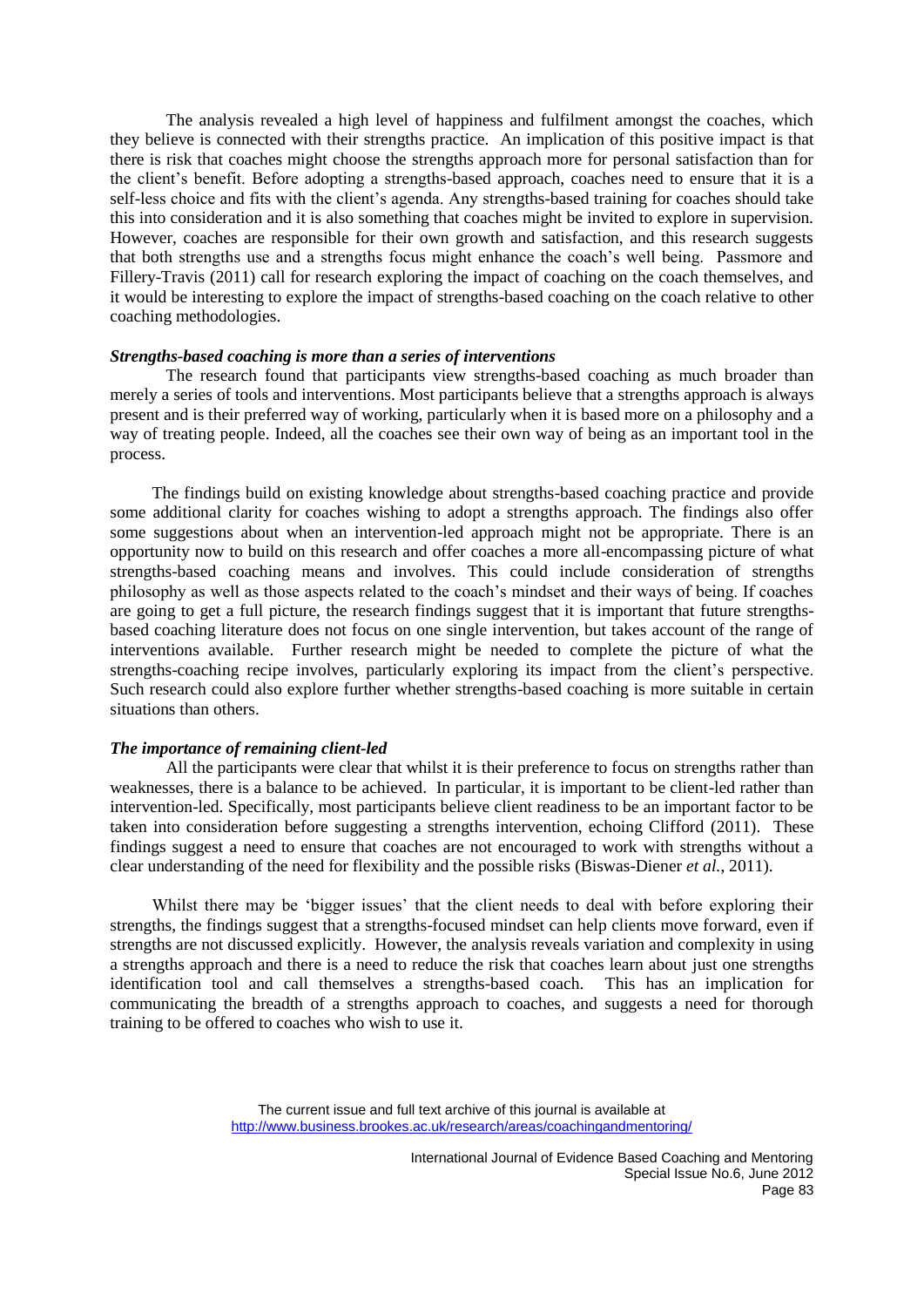## *Conscious awareness of strengths leads to faster growth*

The research findings support the suggestion that it is important for people to use their strengths, not just know them, [\(Govindji and Linley, 2007\)](#page-14-1). All participants shared the belief that helping a coachee become aware of their strengths sets them on a route for faster growth and development. If further research can provide empirical evidence that raising coachees' awareness of strengths has a positive impact on personal growth it has a significant implication for all coaching practice and coach development whereby all coaches might benefit from being aware of this potential impact. A comparison study with non-strengths focused coaching approaches would be particularly useful.

## *A strengths-based approach can make goal achievement easier, faster and more enjoyable*

The research found that all participants believe that by applying a strengths approach, their clients achieve their goals more easily, faster and more enjoyably. This again has implications for all coaching practice and calls for further research to explore the impact of adopting a strengths-based approach on goal achievement, in comparison to other coaching approaches. However, this research has revealed a wide range of strengths coaching approaches, ranging from the use of a strengths identification tool, through to merely looking at people through a strengths-tinted lens [\(Linley, 2008\)](#page-14-0), and this might present researchers with a challenge to be clear about which strengths based approach is having what effect.

#### *A strengths-based approach can broaden perspective and choices*

All participants believe that by encouraging clients to identify and use their strengths, it broadens their perspective, opening up more choices, removing confusion and adding clarity. We already know the role of positive emotion in broadening thinking [\(Fredrickson, 2001\)](#page-14-9), but the broadening impact of a strengths focus in coaching, which can have the effect of generating positive emotions, has not been explored. Again there is an opportunity to support this study's finding by conducting qualitative research to investigate this relationship, particularly in comparison to other coaching approaches. Traditional coaching processes have focused on helping the client generate options [\(Whitmore, 1996\)](#page-15-8), and if there is further empirical evidence to suggest that strengths-based coaching does indeed enhance this process, there will be future implications for considering how the benefits of a strengths focus can be incorporated into the existing literature and training for coach development.

#### **Limitations**

Despite some relevant findings, this research has some clear limitations. Firstly, this is a qualitative study based on interpretations of others' meaning. The impact of double hermeneutics means that the findings can only make tentative suggestions rather than concrete conclusions. Further quantitative or qualitative research is needed to substantiate the findings and recommendations. This study informs larger studies and points to areas for further investigation, but the sample size is too small to allow generalisation.

## **Conclusion**

This IPA study set out to explore the phenomenon of strengths-based coaching from the perspective of six executive coaches using the approach, with a particular focus on what could be learned from their beliefs and assumptions (mindset) motivating them to use strengths. As a recently introduced approach to coaching with little literature and empirical evidence supporting it, it was

> The current issue and full text archive of this journal is available at http://www.business.brookes.ac.uk/research/areas/coachingandmentoring/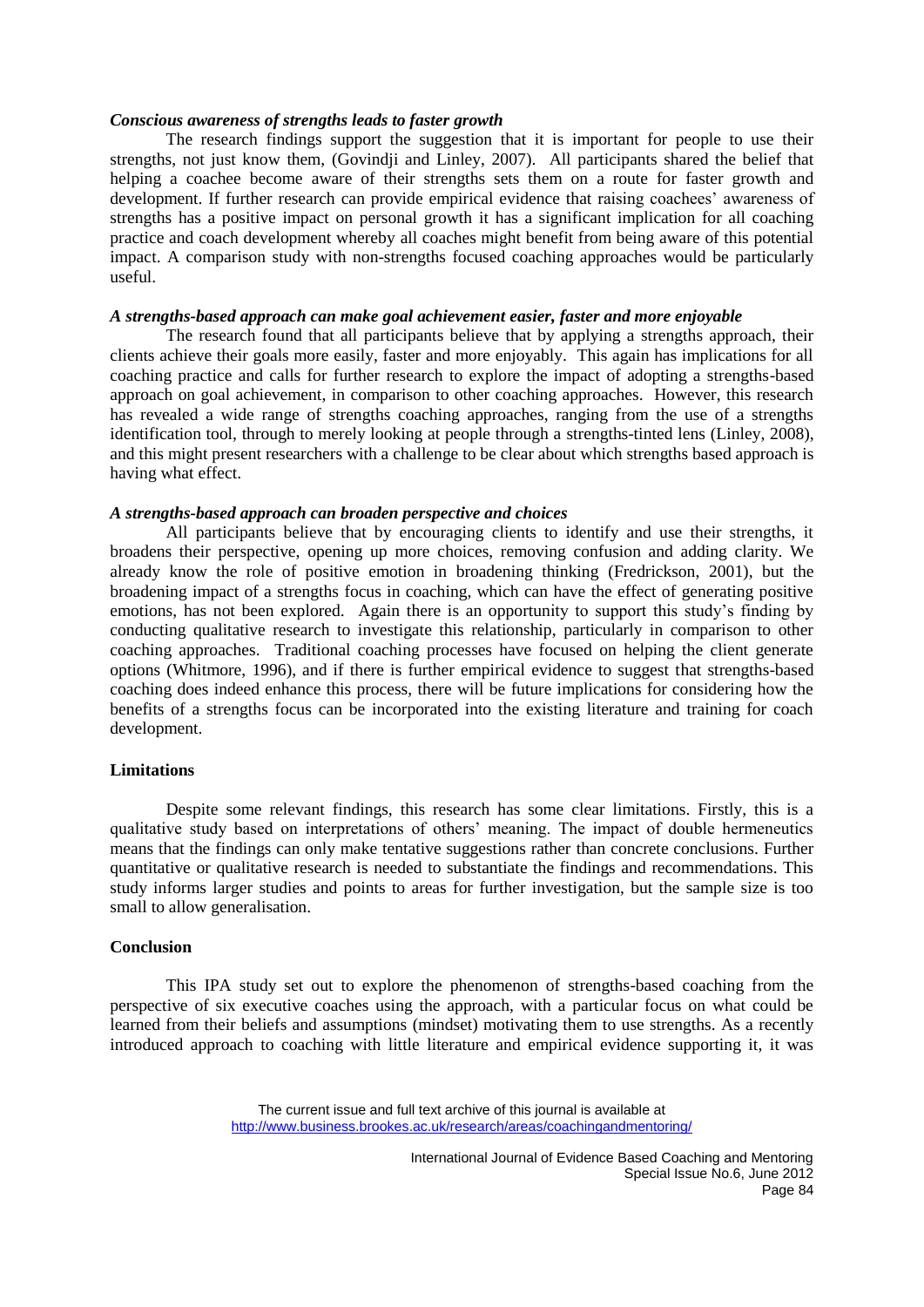anticipated that the study would throw light on what strengths-based coaching means and looks like to coaches, and what unique difference they believe it makes to their coaching.

The analysis and interpretation of interview transcripts has facilitated an understanding of strengths-based coaching from two key perspectives – *how* the coaches in the study believe they incorporate a strengths-based approach and *why* they believe they do so. Firstly, the study has enabled further clarity about strengths-based practice, the different forms it may take and how it fits with some other coaching approaches. Secondly, it has provided insight into what motivates the coaches to select and continue with a strengths-based approach. These motivational factors fall into two clear themes: intrinsic motivators brought about by a sense of authenticity and alignment when using a strengthsbased approach, and extrinsic motivators that reflect their beliefs about the efficacy of a strengths focus.

The research findings contribute qualitative research to support an area of coaching in need of an empirical base. Moreover, it begins to provide some much-needed clarity to coaches who are attracted by what a strengths approach might have to offer their practice and what the results might be. Interestingly, the research has also revealed a symbiotic self-actualising dynamic resulting from coaches using their own strengths to help others grow. The analysis suggests that a strengths focus could lead to a heightened level of fulfilment for both the coach and coachee. Overall, the research offers us some new ground to explore when considering the growth and development of coaches, whether or not they choose to adopt a strengths focus with clients.

#### **References**

<span id="page-13-5"></span>Berg, I. K. & Szabo, P. (2005). *Coaching for lasting solutions.* London: W.W. Norton.

- <span id="page-13-1"></span>Biswas-Diener, R. (2010). *Practicing positive psychology coaching: Assessment, activities and strategies for success.* Hoboken: John Wiley.
- <span id="page-13-2"></span>Biswas-Diener, R. & Dean, B. (2007). *Positive psychology coaching: Putting the science of happiness to work for your clients.* Hoboken: John Wiley.
- <span id="page-13-4"></span>Biswas-Diener, R., Kashdan, T. B. & Minhas, G. (2011). A dynamic approach to psychological strength development and intervention. *The Journal of Positive Psychology, 6* (2), 106 - 118.
- <span id="page-13-6"></span>Briggs Myers, I. (2000). *Introduction to type.* 6th ed. Oxford: : OPP.
- <span id="page-13-9"></span>Buckingham, M. (2007). *Go put yours strengths to work.* London: Simon & Schuster.
- <span id="page-13-10"></span>CAPP [Online]. Retrieved 25.02.2011 from: [http://www.cappeu.com](http://www.cappeu.com/)
- <span id="page-13-3"></span>Clifford, T. (2011). What happens when coachees explore their strengths?. *International Journal of Evidence Based Coaching & Mentoring* (Special Issue No 5), 139 - 153.
- <span id="page-13-8"></span>Cooperrider, D. L. & Srivastva, S. (1987). Appreciative inquiry in organisational life. *Research in Organizational Change and Development, 1,* 129 -169.
- <span id="page-13-0"></span>Corporate Leadership Council (2002). *Performance management survey.* Washington, DC.
- <span id="page-13-11"></span>Csikszentmihalyi, M. (2002). *Flow: The classic work on how to achieve happiness.* London: Rider.
- <span id="page-13-7"></span>Dilts, R. & DeLozier, J. (2000). *Encyclopedia of systemic NLP and NLP new coding.* NLP University Press.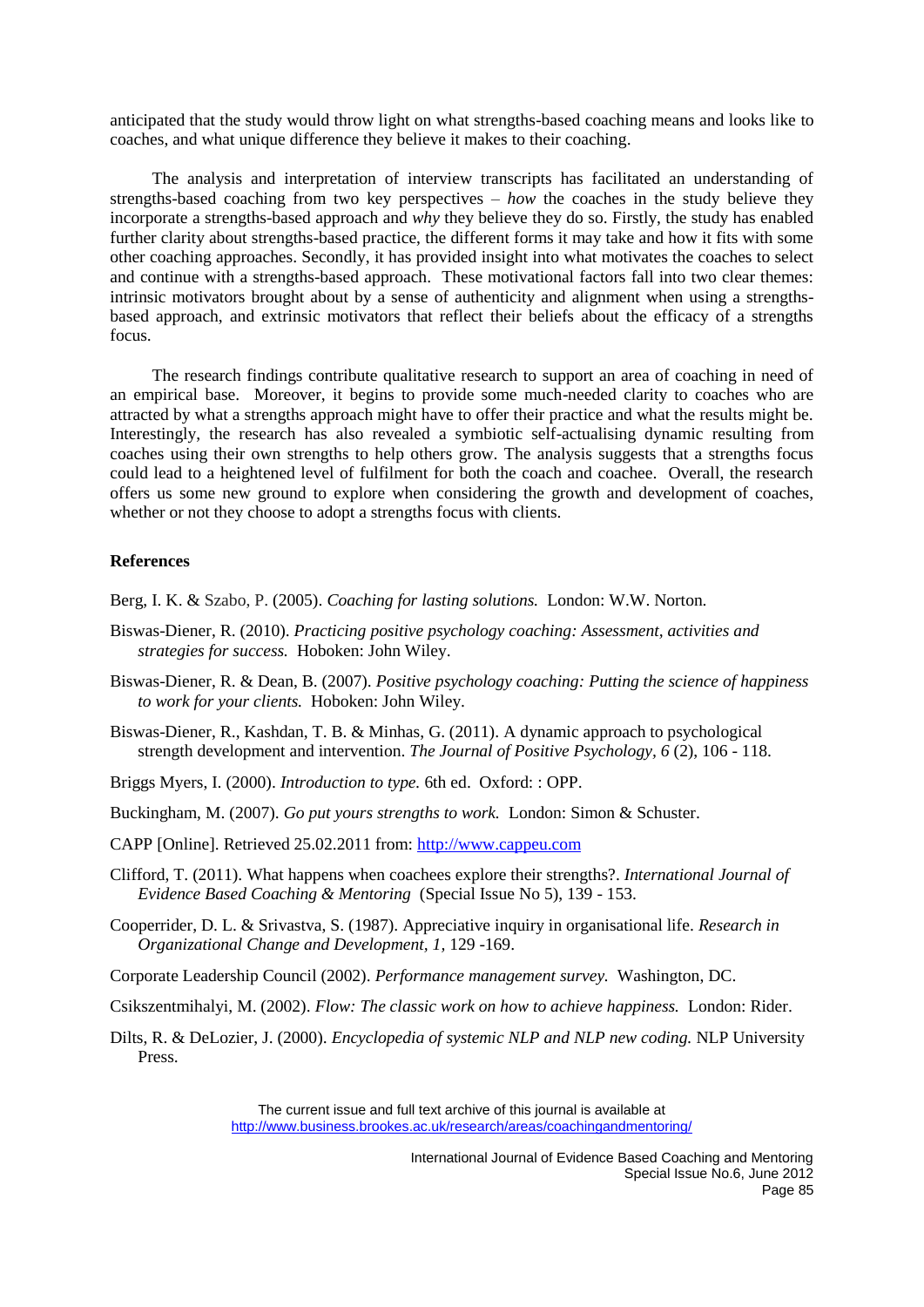- <span id="page-14-9"></span>Fredrickson, B. (2001). The role of positive emotions in positive psychology: The broaden-and-build theory of positive emotions. *American Psychologist 56*(3), 218 - 226.
- <span id="page-14-15"></span>Fredrickson, B. (2009). *Positivity.* Oxford: One World.
- <span id="page-14-1"></span>Govindji, R. & Linley, A. (2007). Strengths use, self-concordance and well-being: Implications for strengths coaching and coaching psychologists. *International Coaching Psychology Review, 2*(2), 143 - 153.
- <span id="page-14-12"></span>Hogan, R. & Hogan, J. (2001). Assessing leadership: A view from the dark side. *International Journal of Selection and Assessment 9*(1-2), 40 - 51.
- <span id="page-14-8"></span>Kauffman, C. (2006). Positive psychology: The science at the heart of coaching. In: D.R. Stober, & A.M. Grant (eds.) *Evidence based coaching handbook: Putting best practices to work for your clients*. pp. 219-253. Hoboken: John Wiley.
- <span id="page-14-10"></span>Kauffman, C. & Boniwell, I. (2010). Positive psychology coaching. In E. Cox, T. Bachirova & D. Clutterbuck (eds.) *The complete handbook of coaching*. London: Sage.
- <span id="page-14-11"></span>Kauffman, C. & Linley, P. (2007). A pragmatic perspective: Putting positive coaching psychology into action. *Coaching Psychology Review 2*(1), 97 - 102.
- <span id="page-14-14"></span>Kauffman, C. & Scoular, A. (2004). Toward a positive psychology of executive coaching. In: P.A. Linley, & S. Joseph (eds.) *Positive psychology in practice*. pp. 287 - 302. Hoboken: Wiley.
- <span id="page-14-16"></span>Kegan, R. (1982). *The evolving self: Problem and process in human development.* Cambridge, MA: Harvard Univ Press.
- <span id="page-14-13"></span><span id="page-14-3"></span>Kline, N. (1999). *Time to think : Listening to ignite the human mind.* London: Ward Lock.
- <span id="page-14-0"></span>Linley, A. (2008). *Average to A+ : Realising strengths in yourself and others.* Coventry: CAPP Press.
- Linley, A. P. & Harrington, S. (2006). Strengths coaching: A potential-guided approach to coaching psychology. *International Coaching Psychology Review 1*(1), 37 - 46.
- <span id="page-14-2"></span>Linley, P. A., Nielsen, K. M., Gillett, R., & Biswas-Diener, R. (2010). Using signature strengths in pursuit of goals: Effects on goal progress, need satisfaction, and well-being, and implications for coaching psychologists. *International Coaching Psychology Review 5*(1), 6 - 15.
- <span id="page-14-6"></span>Maslow, A. (1962). *Toward a psychology of being.* Van Nostrand New York.
- Mruk, C. J. (2006). *Self-esteem research, theory and practice : Toward a positive psychology of selfesteem.* 3rd edn. New York, N.Y: Springer Publications.
- O'Neill, M. (2000). *Executive coaching with backbone and heart.* San Francisco: Jossey-Bass Inc.
- <span id="page-14-7"></span>Passmore, J. and Fillery-Travis, A. (2011). A critical review of executive coaching research: a decade of progress and what's to come. *An International Journal of Theory, Research and Practice 4*(2), 70 - 88.
- <span id="page-14-17"></span>Proctor, C., Maltby, J. & Linley, A. (2009). Strengths use as a predictor of well being and healthrelated quality of life. *Journal of Happiness Studies 12*(1), 153 - 169.
- <span id="page-14-4"></span>Reid, K., Flowers, P. & Larkin, M. (2005). Exploring lived experience: An introduction to interpretative phenomenological analysis. *The Psychologist 18*, 20 - 23.
- <span id="page-14-5"></span>Rogers, C. (1961). *On becoming a person - A therapist's view of psychotherapy.* London: Constable.

The current issue and full text archive of this journal is available at http://www.business.brookes.ac.uk/research/areas/coachingandmentoring/